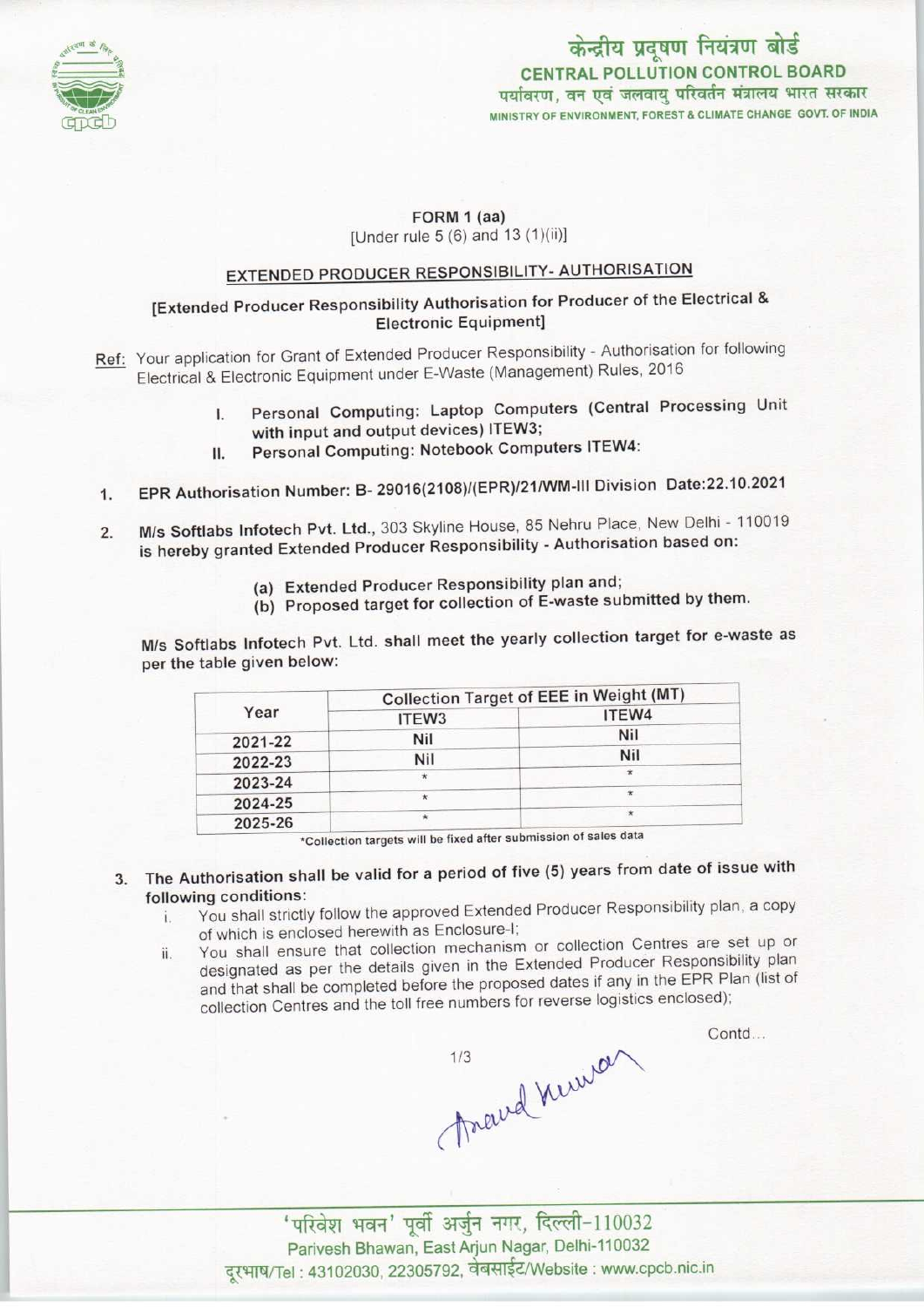

From pre page...

- iii. You shall ensure that all the collected e-waste is channelized to recycler/dismantler M/s K, J. Recyclers, C-38, Sanjay Gandhi Nagar, Industrial Area, Jalandhar, Punjab 144004 and record shall be maintained at dismantler/recycler and at your end.
- iv. You shall maintain records, in Form-2 of these Rules, of e-waste and make such records available for scrutiny by Central Pollution Control Board;
- v. You shall file annual returns in Form-3 to the Central Pollution Control Board on or before 30th day of June following the financial year to which that returns relates.

### vi. General Terms & Conditions of the Authorisation:

- a.The authorisation shall comply with provisions of the Environment (Protection) Act, 1986 and the E-waste (Management) Rules,2016 made there under;
- b.The authorisation or its renewal shall be produced for inspection at the request of an officer authorised by the Central Pollution Control Board;
- c.Any change in the approved Extended Producer Responsibility plan should be informed to Central Pollution Control Board within 15 days on which decision shall be communicated by Central Pollution Control Board within sixty days;
- d. It is the duty of the authorised person to take prior permission of the Central Pollution Control Board to close down any collection centre/points or any other facility which are part of the EPR plan;
- e.An application for the renewal of authorisation shall be made aslaid down in subrule (vi) of rule of 13(1) the E- Waste (Management) Rules, 2016;
- f.The Board reserves right to cancel/amend/revoke the authorisation at any time as per the policy of the Board or Government.

#### vii. Additional Conditions: -

- a) That the applicant will submit annual sales data along with annual returns;
- b) That the applicant has to ensure that the addresses of collection points provided by them in their EPR Plan are correct and traceable and the collection points/centres are functional;
- c) That the applicant will submit revised application for grant of EPR Authorisation in case of applicant adding/changing PRO or changing its EPR Plan;

 $2/3$ 

Contd

Anavel Kurren